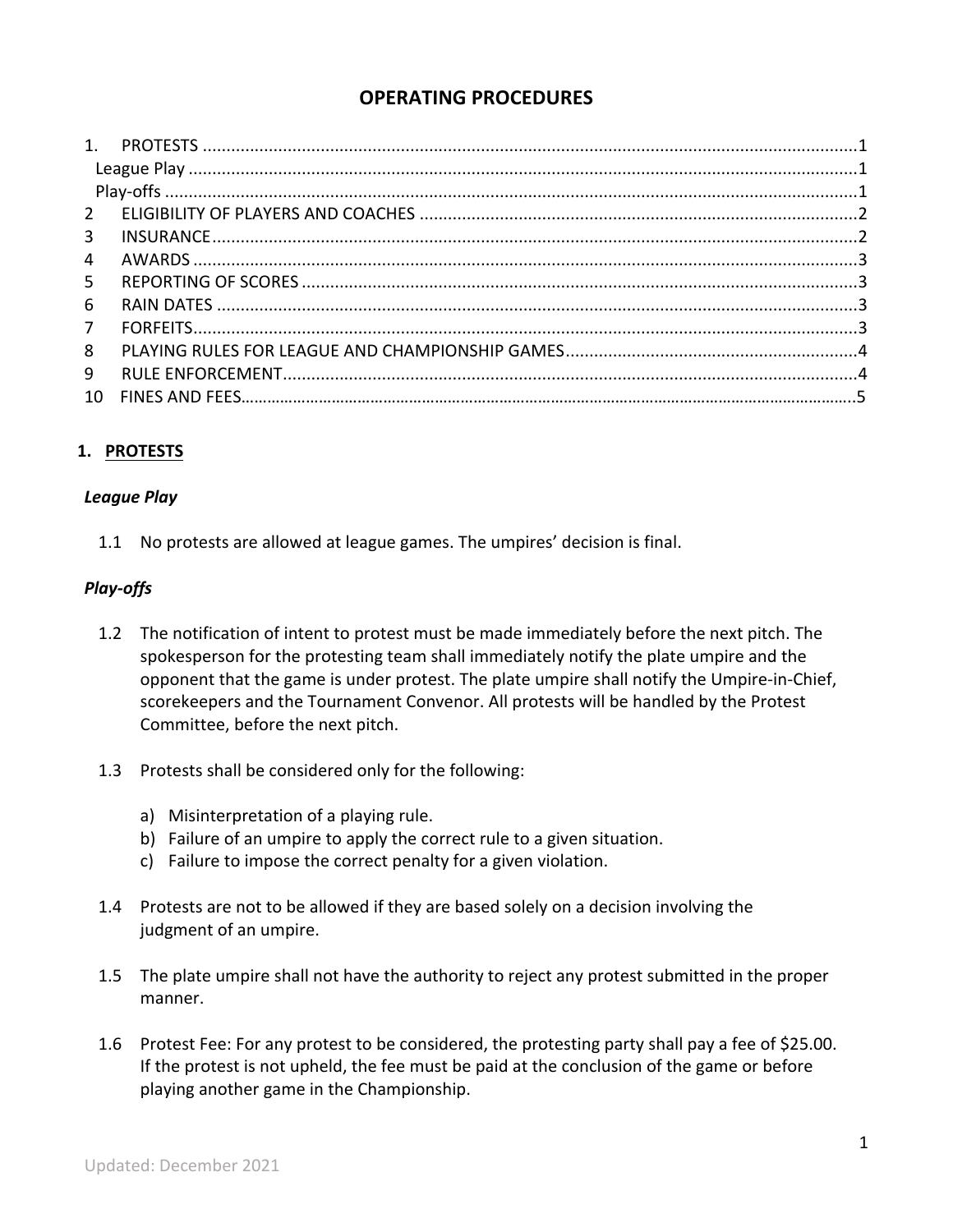#### **2 ELIGIBILITY OF PLAYERS AND COACHES**

- 2.1 Players are eligible provided they are registered as "full-time" by the academic regulations of their respective institutions, or are registered in a minimum of three courses during the OUS playing season (fall semester).
- 2.2 Co-op and graduate students are eligible to play, providing they meet the criteria.
- 2.3 Any number of players may be on the roster; however, only 17 players may dress for a game.
- 2.4 The roster for each team shall consist of a player's full name, student #, course of study, and year. Said information will be kept on file strictly for OUS use.
- 2.5 The names of coaches, trainers and managers must be on the roster. Note: there is no deadline for adding coaches to the roster but the roster must be submitted to the OUS and to the Provincial Women's Softball Association, for insurance purposes, within 24 hours of first participating with the team. Certified coaches must include their NCCP number and certification level.
- 2.6 Final rosters must be submitted to the OUS, and to the Provincial Women's Softball Association (see Insurance below), no later than the Friday preceding the last scheduled weekend of league play. No players may be signed after this date.
- 2.7 A player must be in the lineup a minimum of 5 league games to be eligible for the playoffs. The line-up cards for each game must be completed and signed off by both teams. Up to a maximum of 17, only players that are on-site, dressed in uniform and on the bench may be included on that roster.
- 2.8 All OUS teams will use GameChanger for scorekeeping. OUS teams will submit a photo of their own lineup card for each game to the OUS President for the purposes of tracking player eligibility.
- 2.9 All teams must have one (1) NCCP Certified Coach in Competition-Introduction, Softball or equivalent. This coach must be on the roster before the first game of the season.
- 2.10 All OUS coaches are required to submit vulnerable sector checks prior to the first regular season game.

#### **3 INSURANCE**

3.1 All teams must obtain liability and accident insurance. Insurance must be obtained prior to the first game, exhibition or otherwise.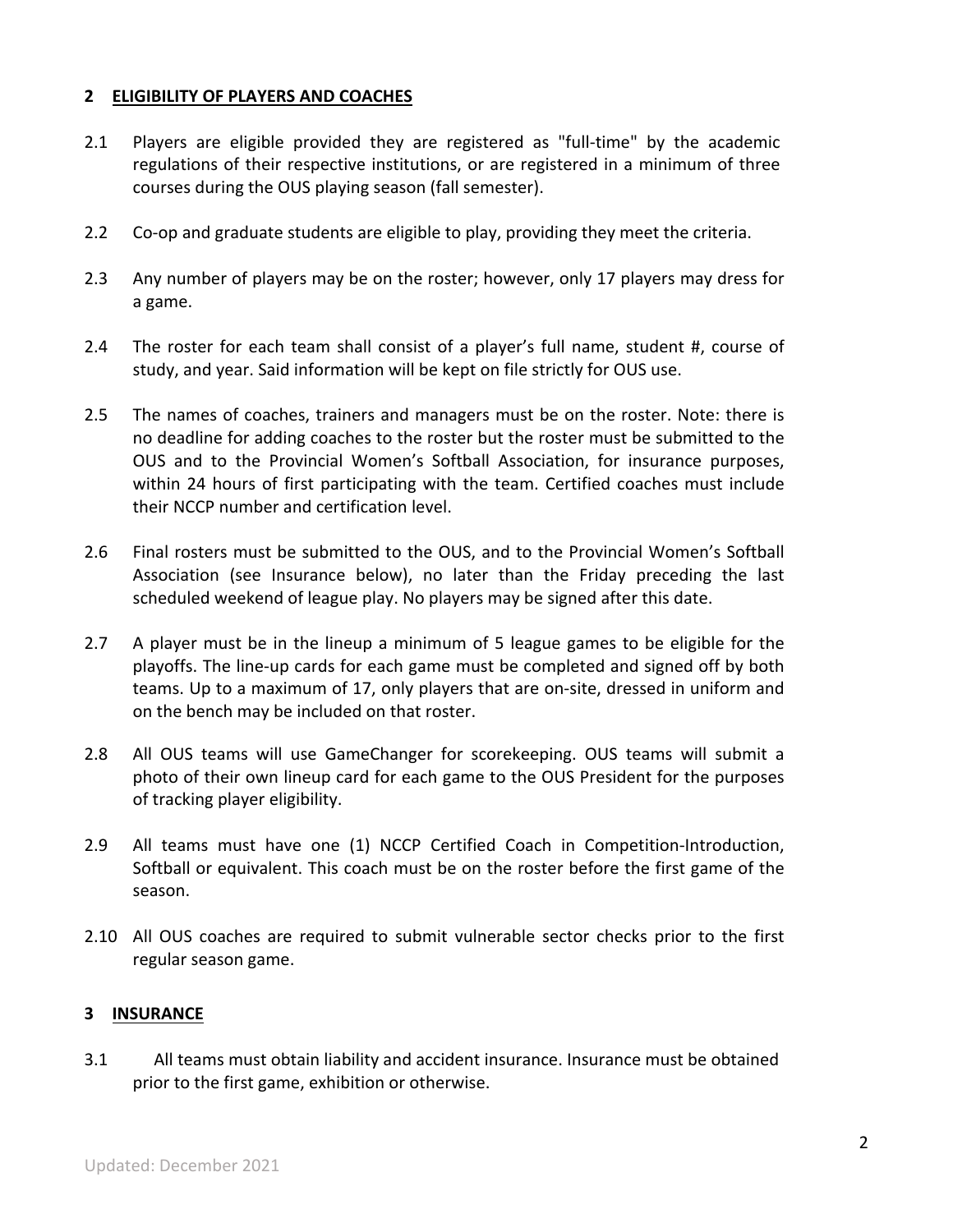- 3.2 If insurance is purchased from the Provincial Women's Softball Association, in order to cover the athletes at tryouts and practices, rosters must be submitted to the Provincial Women's Softball Association within 24 hours of an athlete first participating with the team. Athletes are not covered by insurance unless they are on the roster received by the Provincial Women's Softball Association. Additions and deletions can be made at any time; however, final rosters must be submitted by the Friday preceding the 2<sup>nd</sup> scheduled weekend of league play.
- 3.3 The OUS Executive is to obtain Director's Insurance on an annual basis.

## **4 AWARDS**

- 4.1 The OUS has a series of annual awards including Outstanding Contribution Award, Athlete of the Week, Coach of the Year, Doug Parry MVP, and League All-Stars, all of which are outlined on the OUS website for criteria and applications.
- 4.2 Two all-star players from each team are to be picked by their respective coaches and their names are to be submitted to the OUS by the **Tuesday** prior to the Championship weekend. A total of **26** players will be named as OUS League All-Stars and the list of All-Stars will be announced during the OUS Championship weekend.

#### **5 REPORTING OF SCORES**

5.1 Each team is to email or text the President their team's scores immediately following each individual doubleheader. Teams that fail to report their scores by the deadline will not be allowed to make any corrections and must accept the score as reported by their opponent. If both teams fail to file on time, the score will be reported as  $0 - 0$  and neither team will be awarded points.

## **6 RAIN DATES**

- 6.1 Rained out games should be rescheduled if possible. If they cannot be rescheduled, no points for these games will be awarded. Team rankings will revert to percentages (total points won/available points).
- 6.2 Every effort must be made to reschedule.

## **7 FORFEITS**

- 7.1 If a team must forfeit, then the other team should be notified at least 48 hours prior to the scheduled game. If the game cannot be rescheduled, the game shall be considered a forfeit by the offending team and the score shall be reported as  $7 - 0$ .
- 7.2 If a team forfeits, without having notified the other team at least 48 hours prior to the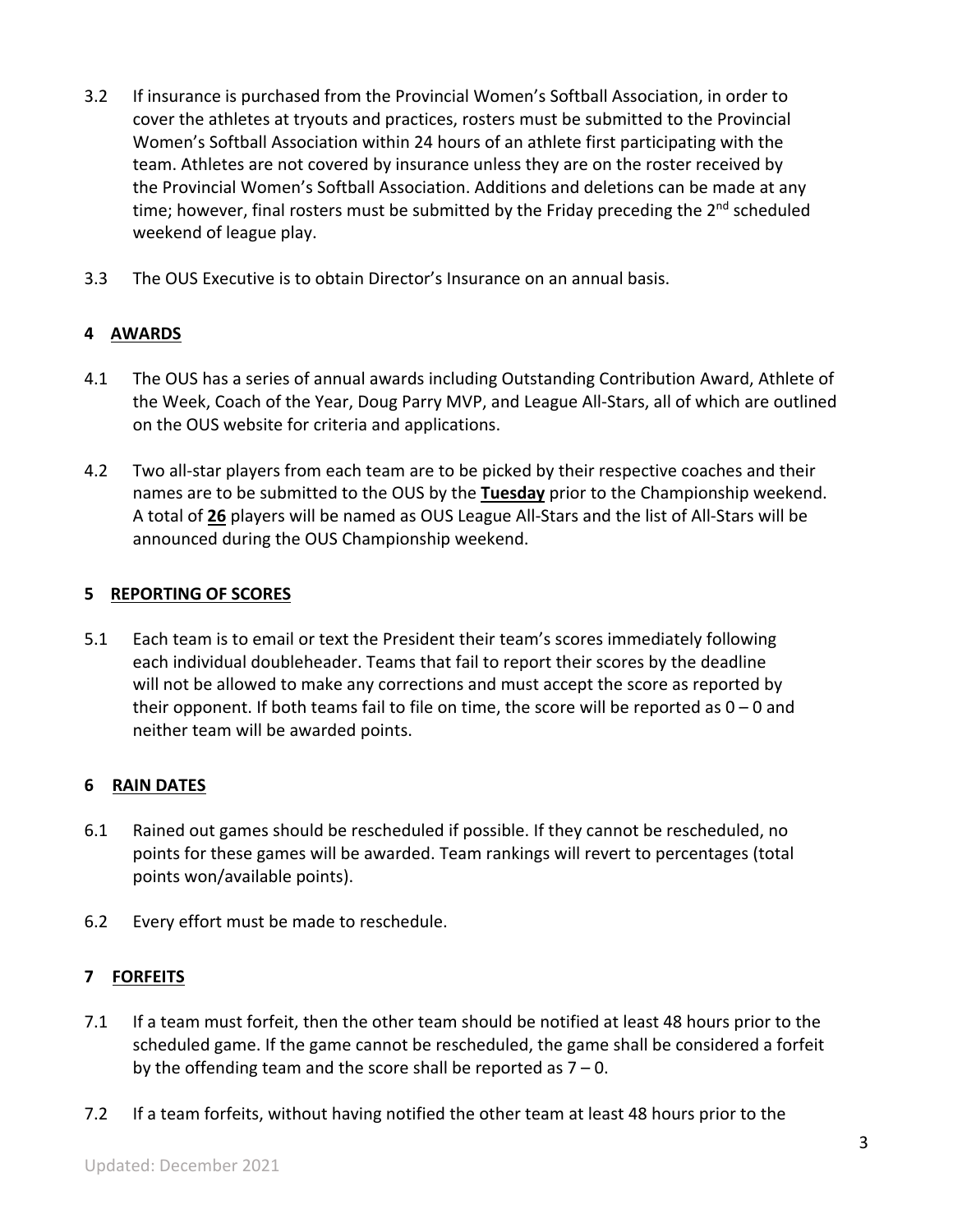scheduled start, the offending team will be fined \$50.00 plus the cost of the ball diamonds and umpires. The game will not be rescheduled and the score will be reported as 7 - 0.

- 7.3 No forfeit can be declared if a team is in transit and is unable to make the start time. When the team arrives, the coaches should modify the schedule for the time available, taking into consideration the park permits, weather, availability of umpires, sufficient warm-up time and travel time. It is acceptable to play 5 inning games or to cancel the game. The intention is to make every effort to play ball.
- 7.4 All teams that are delayed shall call the other team as soon as possible so that umpires and spectators can be made aware of the schedule change. Furthermore, all delayed games will be reviewed by the Executive to see if the problem can be avoided in future schedules.
- 7.5 If a team is on the field, the game must start within 15 minutes of the agreed to scheduled time. (Playing Rule 2.2 still apples  $-$  i.e.: there must be a minimum of 25 minutes between double headers)
- 7.6 No team will be permitted to forfeit any OUS sanctioned tournament. Any team doing so will be subject to a fine of \$50 per guaranteed game, as well as the entry fee for the tournament, and any other fees incurred as a result of the offending team.
- 7.7 All forfeits will be reviewed by the Executive. A team forfeiting for the third time in a season will have their OUS membership reviewed at the next AGM.
- 7.8 Should a team fold, before the beginning of the OUS season, all games will be cancelled and removed from the schedule with no points awarded.
- 7.9 Should a team fold, at any point during the current season, all games with said team will be treated as 7-0 forfeits. Games played prior to the team folding are also treated as forfeits.

## **8 PLAYING RULES FOR LEAGUE AND CHAMPIONSHIP GAMES**

- 8.1 All League and Championship games will be governed by the "Official Fast Pitch Rules of Softball" as contained in the current Softball Canada Official Rule Book, except for the exceptions and changes noted in the Playing Rules section and the Championship Rules section.
- 8.2 All games need to be completed by the last regular season scheduled weekend.

## **9 RULE ENFORCEMENT**

- 9.1 Teams found to be in violation of OUS By-Laws and/or Playing Rules shall be subject to the following:
	- a)  $1<sup>st</sup>$  offence: Written warning from the Executive for each violation.
	- b) 2<sup>nd</sup> offence and subsequent offenses: Loss of one point in the League